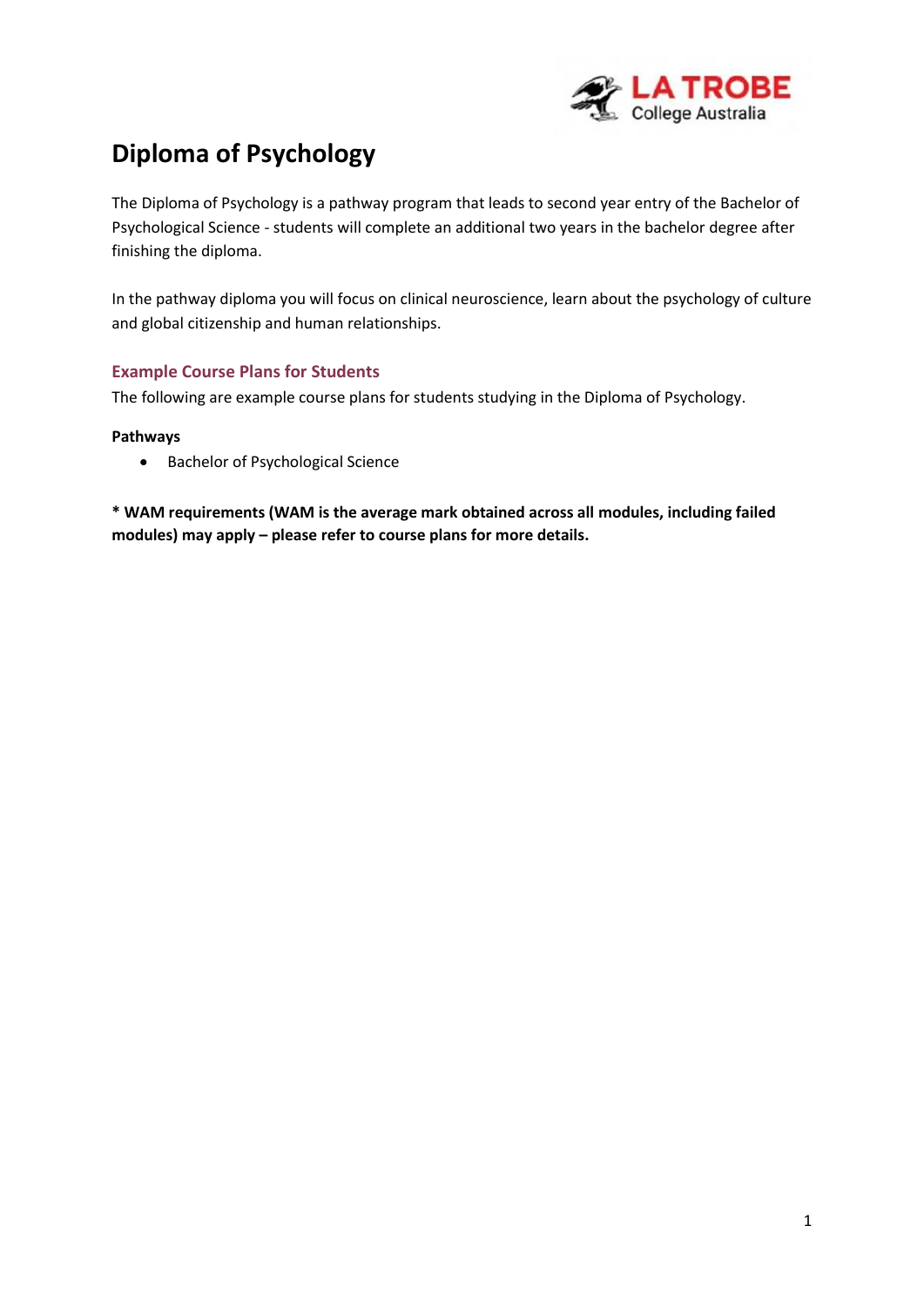### **Planned Module Availability - Diploma of Psychology**

| <b>Subject</b>  |                                                   | <b>Trimester 1</b> | <b>Trimester 2</b> | <b>Trimester 3</b> |
|-----------------|---------------------------------------------------|--------------------|--------------------|--------------------|
| <b>PPSY1SFP</b> | Scientific Foundations of<br>Psychology           |                    |                    | $\mathbf x$        |
| PPSY1BAM        | Introductory Psychology:<br><b>Brain and Mind</b> |                    |                    | $\mathbf x$        |
| PPSY1PAC        | Introductory Psychology:<br>People and Culture    | $\mathbf x$        |                    |                    |
| PPSY1APP        | Applied Psychology                                | $\mathbf x$        |                    |                    |

*Core Modules* **– Students must complete the following modules**

#### *Recommended Elective Modules* **– Students must complete 4 elective modules from any diploma. We suggest some of the following modules**

| <b>Subject</b>  |                                                 | <b>Trimester 1</b>                     | <b>Trimester 2</b>        | <b>Trimester 3</b>                     |
|-----------------|-------------------------------------------------|----------------------------------------|---------------------------|----------------------------------------|
| HPHE1IDH        | Individual Determinants of<br>Health            |                                        |                           | - not recommended in<br>this trimester |
| <b>HHLT1IPP</b> | Introduction to<br><b>Professional Practice</b> |                                        |                           | - not recommended in<br>this trimester |
| <b>BBUS1SBY</b> | Sustainability                                  |                                        |                           | - not recommended in<br>this trimester |
| <b>HPHE1SDH</b> | Social Determinants of<br>Health                | - not recommended in<br>this trimester |                           |                                        |
|                 | <b>BMGT1OBE</b> Working with Others             | - not recommended in<br>this trimester |                           |                                        |
|                 | <b>MCRA1PWR</b> Professional Writing            | $\mathbf x$                            |                           | $\mathbf x$                            |
| MPHI1CTO        | Critical Thinking &<br>Innovation               | $\boldsymbol{\mathsf{x}}$              | $\boldsymbol{\mathsf{x}}$ |                                        |

### **Required 0 credit point unit**

All students are required to take and pass LTM1AIM Academic Integrity Module in their first trimester of study.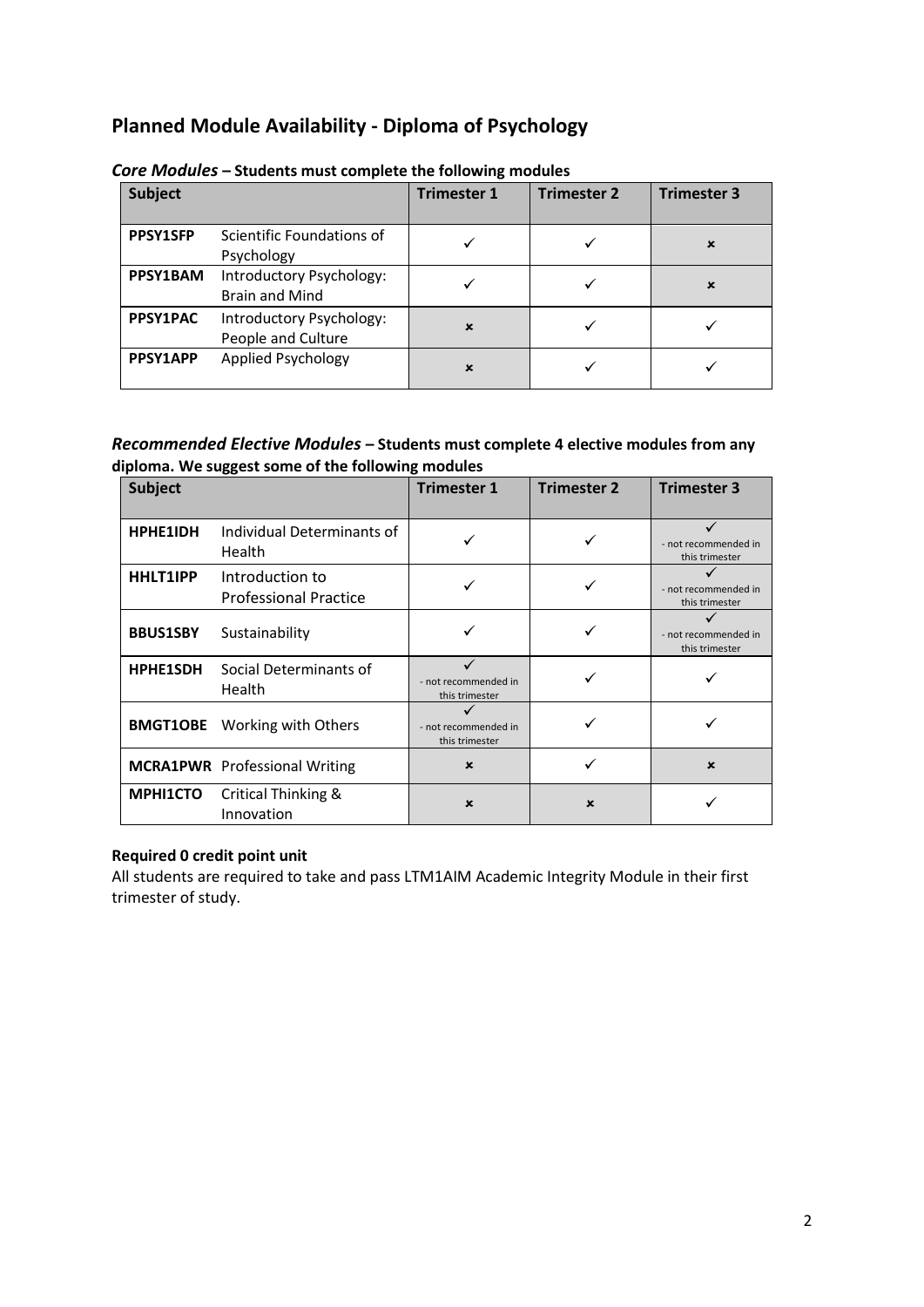### **Suggested Example Course Study Plans**

*You should consider your own study habits when selecting between Fast Track and Normal Track. Additional variations may be possible; please review enrolment instructions sent to you when you commence your diploma course.*

|                            | Fast Track (Completing In 8 months / 2 trimesters)                        |                                                      |                                  |                     |                     |  |
|----------------------------|---------------------------------------------------------------------------|------------------------------------------------------|----------------------------------|---------------------|---------------------|--|
|                            | Commencing Trimester 1, enter University in Semester 1 the following year |                                                      |                                  |                     |                     |  |
|                            |                                                                           | COMPULSORY ONLINE SUBJECT (must be completed in your |                                  |                     |                     |  |
|                            |                                                                           | first trimester of study)                            |                                  |                     |                     |  |
|                            |                                                                           | LTM1AIM                                              |                                  |                     |                     |  |
|                            |                                                                           |                                                      | <b>Academic Integrity Module</b> |                     |                     |  |
|                            | <b>Trimester 1</b>                                                        | <b>PPSY1SFP</b>                                      | <b>PPSY1BAM (Core)</b>           | <b>Elective</b>     | <b>Elective</b>     |  |
| <b>YEAR 1</b><br>(DIPLOMA) |                                                                           | (Core)                                               |                                  |                     |                     |  |
|                            |                                                                           | Scientific                                           | Introductory                     | [suggestion]        | [suggestion in      |  |
|                            |                                                                           | <b>Foundations</b>                                   | Psychology:                      | in enrolment        | enrolment           |  |
|                            |                                                                           | of Psychology                                        | <b>Brain and Mind</b>            | <i>instructions</i> | <i>instructions</i> |  |
|                            | <b>Trimester 2</b>                                                        | <b>PPSY1APP</b>                                      | <b>PPSY1PAC</b>                  | <b>Elective</b>     | <b>Elective</b>     |  |
|                            |                                                                           | (Core)                                               | (Core)                           |                     |                     |  |
|                            | Applied<br>Psychology                                                     |                                                      | Introductory                     | [suggestion]        | [suggestion in]     |  |
|                            |                                                                           |                                                      | Psychology:                      | in enrolment        | enrolment           |  |
|                            |                                                                           |                                                      | People and Culture               | instructions        | <i>instructions</i> |  |

|               | Normal Track (Completing course in 12 months / 3 Trimesters)              |                                                             |                                    |                 |  |  |  |
|---------------|---------------------------------------------------------------------------|-------------------------------------------------------------|------------------------------------|-----------------|--|--|--|
|               | Commencing Trimester 1, enter University in Semester 1 the following year |                                                             |                                    |                 |  |  |  |
|               |                                                                           | <b>COMPULSORY ONLINE SUBJECT (must be completed in your</b> |                                    |                 |  |  |  |
|               | first trimester of study)                                                 |                                                             |                                    |                 |  |  |  |
|               |                                                                           | LTM1AIM<br><b>Academic Integrity Module</b>                 |                                    |                 |  |  |  |
|               |                                                                           |                                                             |                                    |                 |  |  |  |
|               | <b>Trimester 1</b>                                                        | <b>PPSY1SFP</b>                                             | <b>PPSY1BAM (Core)</b>             | <b>Elective</b> |  |  |  |
|               |                                                                           | (Core)                                                      |                                    |                 |  |  |  |
|               |                                                                           | Scientific                                                  | Introductory                       | [suggestion     |  |  |  |
| <b>YEAR 1</b> |                                                                           | <b>Foundations</b>                                          | Psychology:                        | in enrolment    |  |  |  |
| (DIPLOMA)     |                                                                           | of Psychology                                               | <b>Brain and Mind</b>              | instructions]   |  |  |  |
|               | <b>Trimester 2</b>                                                        | <b>PPSY1APP</b>                                             | <b>PPSY1PAC</b><br><b>Elective</b> |                 |  |  |  |
|               |                                                                           | (Core)                                                      | (Core)                             |                 |  |  |  |
|               |                                                                           | Applied                                                     | Introductory                       | [suggestion     |  |  |  |
|               |                                                                           | Psychology                                                  | Psychology:                        | in enrolment    |  |  |  |
|               |                                                                           |                                                             | People and Culture                 | instructions]   |  |  |  |
|               | <b>Trimester 3</b>                                                        | <b>Elective</b>                                             | <b>Elective</b>                    |                 |  |  |  |
|               |                                                                           |                                                             |                                    |                 |  |  |  |
|               |                                                                           | [suggestion in                                              | [suggestion in                     |                 |  |  |  |
|               |                                                                           | enrolment                                                   | enrolment                          |                 |  |  |  |
|               |                                                                           | instructions]                                               | instructions]                      |                 |  |  |  |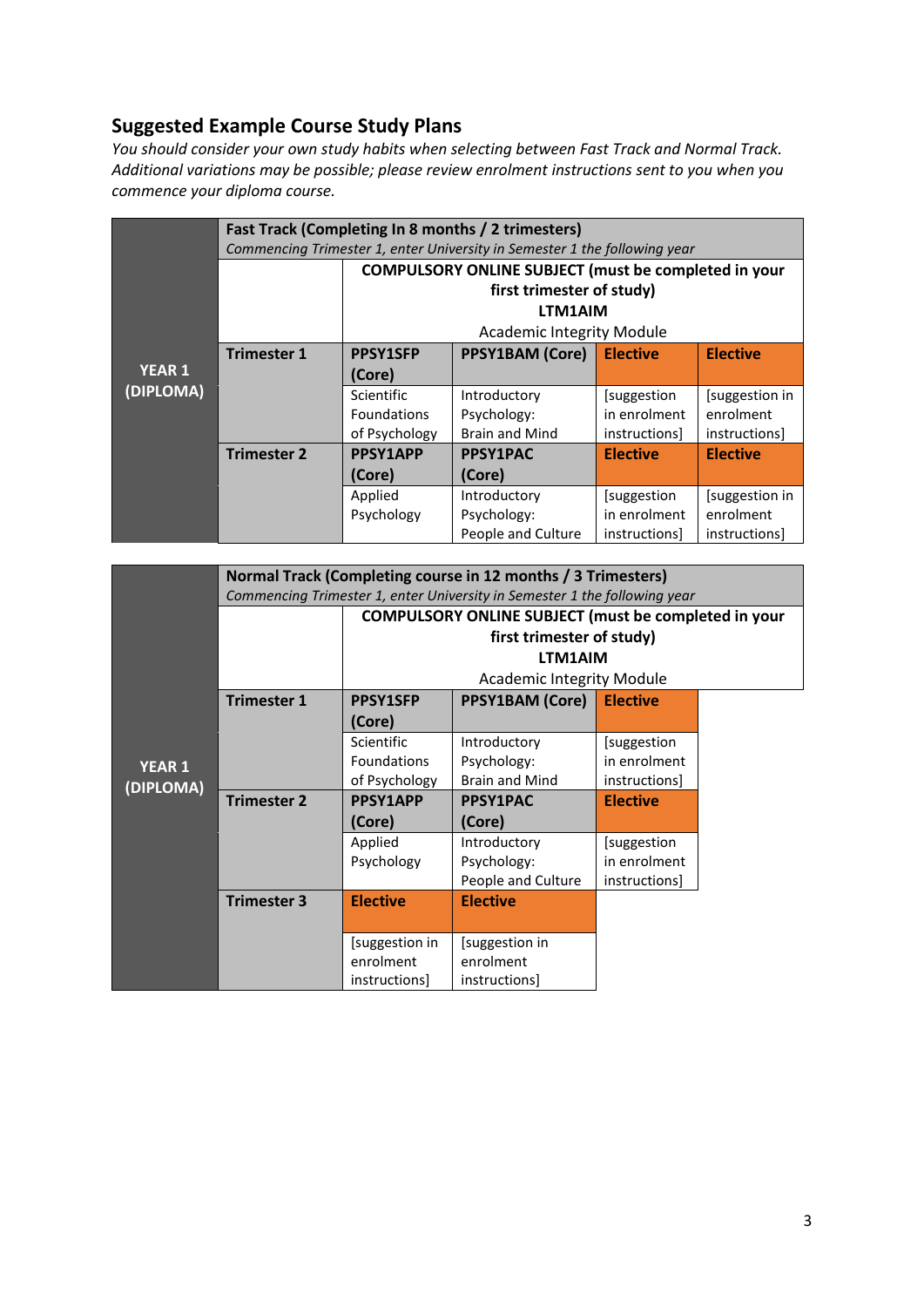#### **Recommended Electives**

Students must complete 4 additional modules from any other diploma course. Suggested modules include some of the following:

*Suggested pairings with PPSY1SFP and PPSY1BAM*

- HPHE1IDH Individual Determinants of Health *(planned for all trimesters)*
- HHLT1IPP Introduction to Professional Practice *(planned for all trimesters)*
- BBUS1SBY Sustainability *(planned for all trimesters)*

*Suggested pairings with PPSY1PAC and PPSY1APP*

- HPHE1SDH Social Determinants of Health *(planned for all trimesters)*
- BMGT1OBE Working with Others *(planned for all trimesters)*
- MCRA1PWRProfessional Writing *(planned for Trimester 2 only)*
- MPHI1CTO Critical Thinking & Innovation *(planned for Trimester 3 only)*

### **When I transfer to La Trobe University I want to study**

**Bachelor of Psychological Science** Complete either of the above study plans, *AND*: **WAM requirement:** 50% overall **Campus:** Bundoora **Credits:** 8 units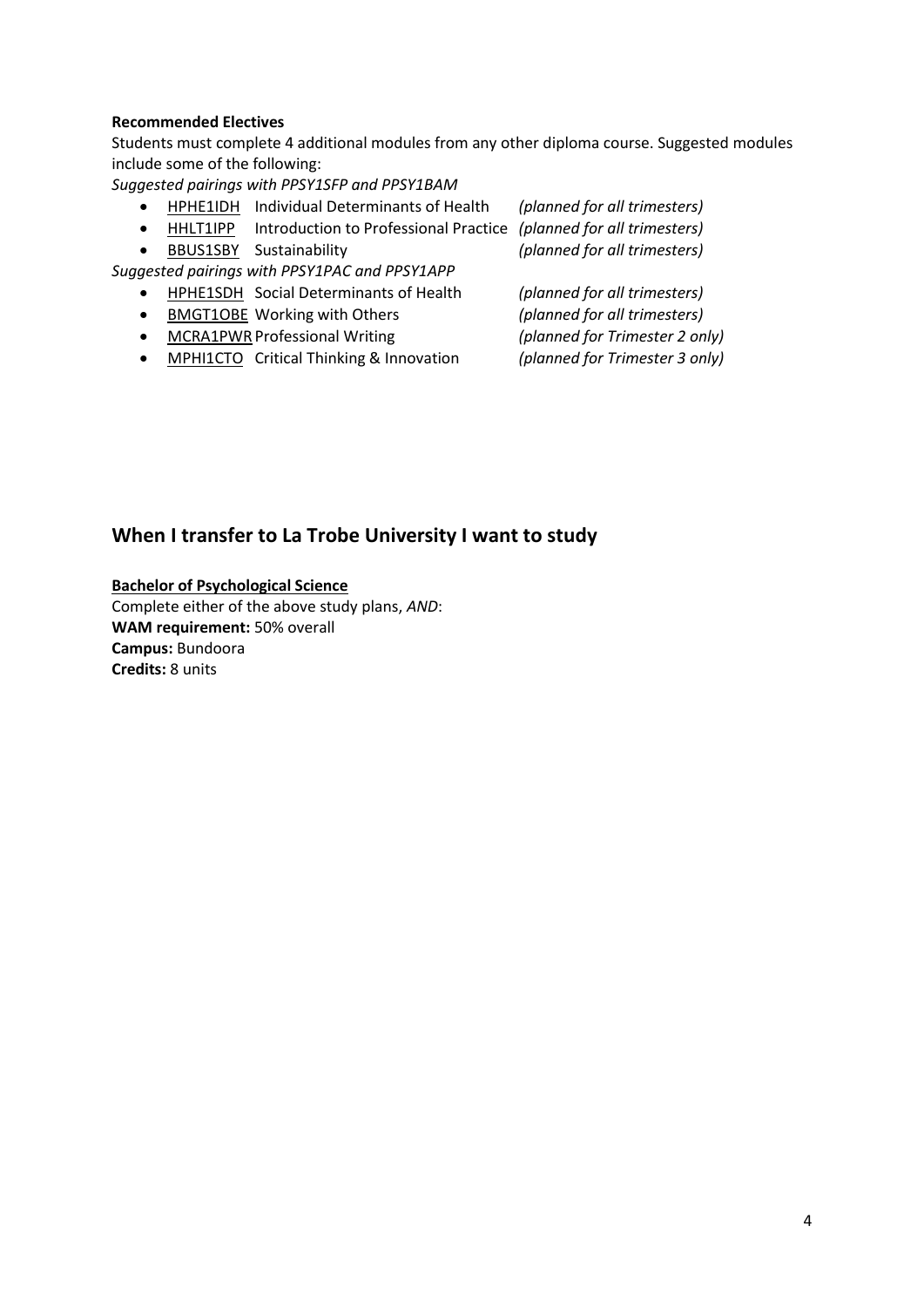### **Module Descriptions**

### *Core Modules*

*All of these modules must be completed to successfully complete the Diploma of Psychology.*

### **LTM1AIM** Academic Integrity Module

\*\* LTM1AIM does not count towards your study load and is a wholly online module. Student must select this module in their first trimester. Completion (prior to week 4 in your first trimester) is a requirement to pass your diploma; this module is expected to take about 1-2 hours to complete.

Online, zero credit point module, all students must complete this unit in their first trimester. This module introduces students to the principals of academic integrity in the context of La Trobe University's values and policy. Students learn what their responsibilities are in relation to maintaining ethical standards in all aspects of academic work and the potential ramifications for academic misconduct according to the Academic Integrity Policy. Activities and quizzes are provided which are designed to develop and understanding of the concepts of cheating, plagiarism, and collusion. Topics include an explaining of how the text-matching tool 'Turnitin" is used at La Trobe, and where to get help and where to go to develop referencing skills.

**Assessment:** Final Quiz (must achieve 8/10 to pass), Statement of Student responsibility (must achieve 10/10 to pass)

### *Students are strongly encouraged to undertake PPSY1SFP and PPSY1BAM together; 1-2 elective modules may also be undertaken, unless otherwise indicated.*

### **PPSY1SFP** Scientific Foundations of Psychology

In this subject you will be introduced to the philosophical, historical, and methodological foundations of the discipline of psychology. You will critically examine how theories are developed and used in psychological science and examine how they are operationalised in experimental contexts. As part of a team, you will propose your own research question in an applied area of psychology and present this enquiry to your class, and as an individual you will analyse, present, and discuss the results in a written report

**Assessment:** Group discussion and display poster oral presentation (15%), 1500-word Laboratory essay (35%), 4x Online Quizzes (2x mid-trimester, 2x end of trimester; 50% total)

### **PPSY1BAM** Introductory Psychology: Brain and Mind

In this subject you will discover how your brain works in creating your behaviour, how your brain and behaviour change across the lifespan, how, why and in what way you are different from other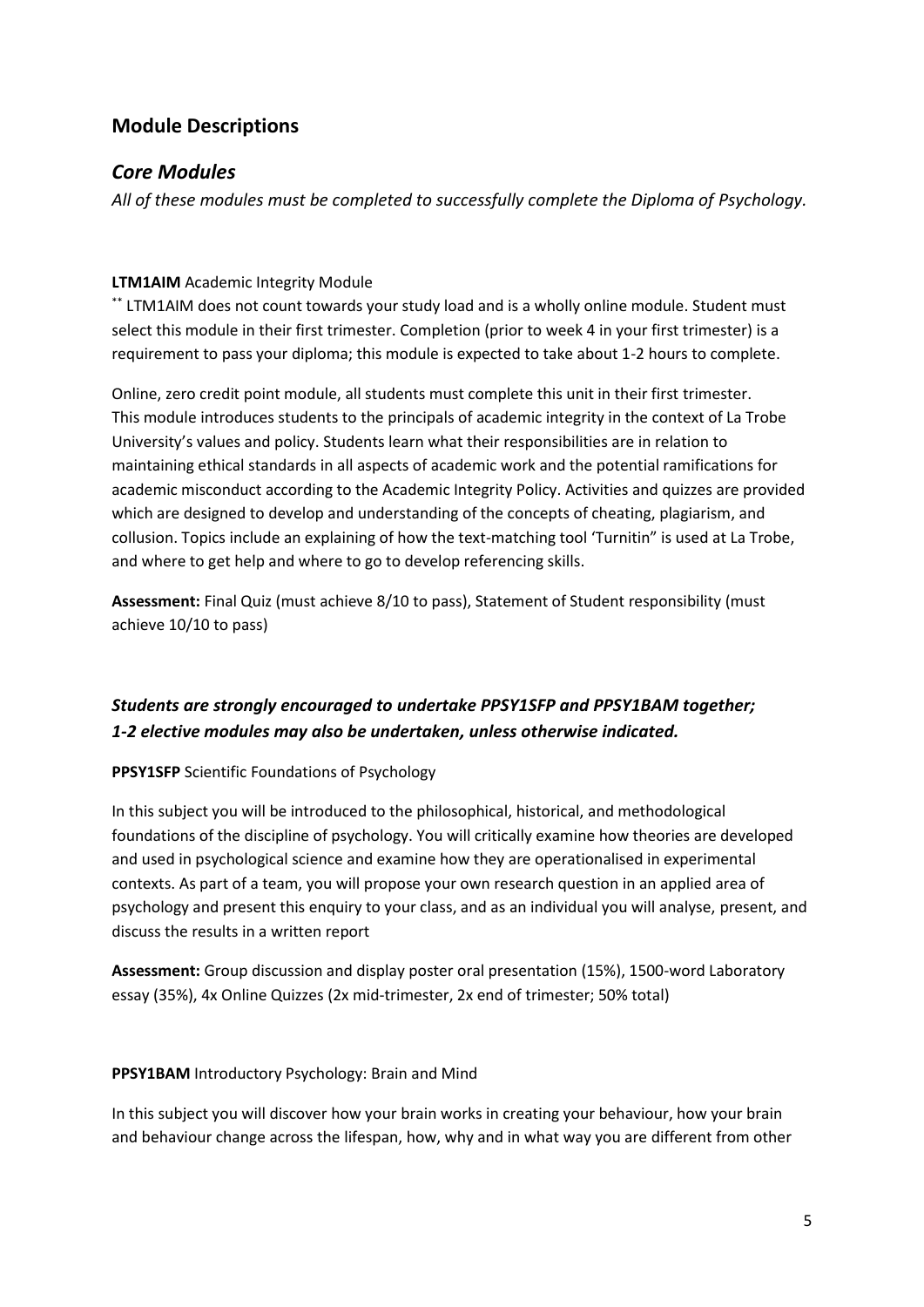people. You will learn about how you sense the world and how you process and understand the information that arises from your senses.

**Assessment:** Group Oral Presentation (15%), 1500-word Critical Essay (35%), Exam (50%)

### *Students are strongly encouraged to undertake PPSY1PAC and PPSY1APP together; 1-2 elective modules may also be undertaken, unless otherwise indicated.*

### **PPSY1PAC** Introductory Psychology: People and Culture

In this subject you will be introduced to key areas of psychology with a socio-cultural perspective. People share knowledge with others in society. The shared knowledge (i.e., culture) gives meanings to people's lives as well as influencing their everyday behaviour, the sense of who they are, their personal relationships and psychological wellbeing. We will discuss psychology of individuals in diverse contexts to understand how personal experiences, including emotions, motivation, intimacy with others and health behaviours are shaped by cultural understanding and social expectations in those contexts.

**Assessment:** Reflective Video Oral Presentation (15%), 1200-word Critical Essay (35%), 3x Online Topic Quizzes (50% total)

### **PPSY1APP** Applied Psychology

In this subject you will learn about how the discipline and practice of psychology can be applied in different ways (e.g., to promote mental health, physical health, social participation, and inclusion), and in different areas including individual and public health, sports, forensic, and community-based psychology. You will consider how psychological theories and evidence can be applied to a range of psychology and health-related fields and be introduced to key practical skills relevant to these fields. You will create a personal development plan, which will involve self-reflection and evaluation of existing skills, skills to be developed, and strategies to developing self-efficacy, self-confidence, and self-esteem, with a view to your future career goals.

**Assessment:** Group oral presentation (20%), Personal development plan and portfolio (40%), Online quizzes (40%)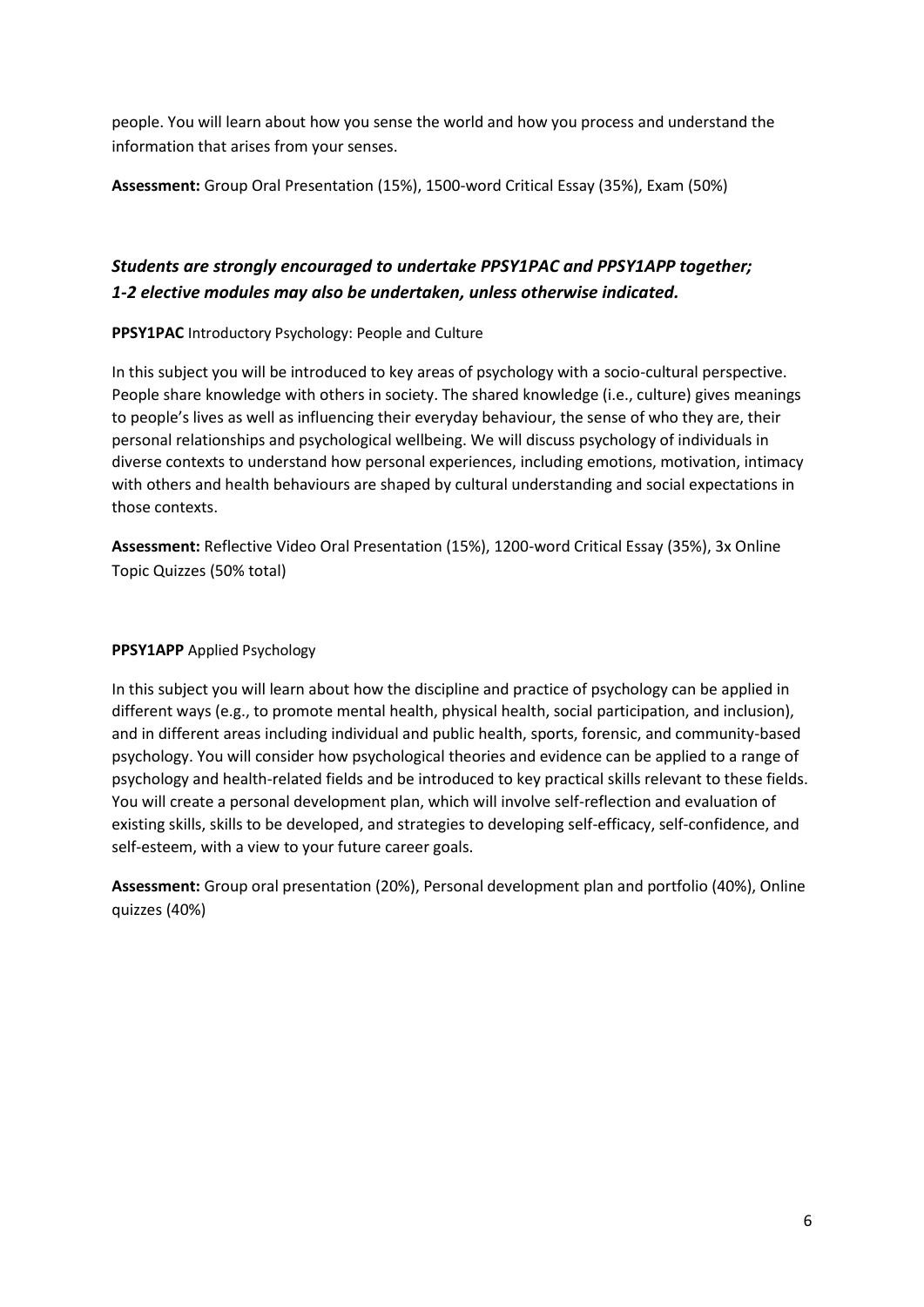### *Suggested Elective Modules*

*Four available modules from any other diploma offered at LTCA must be completed to successfully complete the Diploma of Psychology. The recommended modules are below.*

### *1-2 of the following elective modules are recommended to be undertaken in conjunction with PPSY1SFP and PPSY1BAM unless otherwise indicated.*

### **HPHE1IDH** Individual Determinants of Health

In this subject students will develop the foundation knowledge for working with individuals in health and human services settings. Students will learn how particular characteristics and actions of an individual impact on health and welfare outcomes. Students will be:

- (i) presented with frameworks, including a developmental perspective, for understanding how the characteristics and actions of individuals impact on health outcomes;
- (ii) provided with foundation knowledge for understanding how individuals present in, and progress through, health settings; and
- (iii) reviewing theoretical approaches to producing individual change in health and wellbeing settings.

**Assessment**: Group Presentation (20%), Individual Poster Presentation (20%), Reflective assignment (15%), Exam (45%).

### **HHLT1IPP** Introduction to Professional Practice

Introduction to Professional Practice is a subject which will introduce you to the health care system; as a consumer participants, as a health and human services practitioner and as part of a health care team.

This subject also offers you the opportunity to reflect on your own experiences within the health care system, and to use this to analyse and develop your understanding of health and human services. Group work is an essential component of university studies, and you will explore the nature of group work and team-based assessment, as used across all subjects. Concurrent with HHLT1IPP is HHLT1LHS Learning in Health Sciences, which covers academic skills such as referencing, academic writing and presentations, critical analysis, and academic integrity.

**Assessment:** Class Tests (20%), Case Study (20%), Essay (30%), Exam (30%)

### **BBUS1SBY** Sustainability

This subject introduces you to the concept of sustainability, and a systems approach to understanding the complex interactions between the environmental, economic and social dimensions of sustainability. The subject attracts students from a range of fields, bringing a multidisciplinary team perspective to the researching, analysis and problem-solving aspects of creating positive change for sustainability. In teams, you are required to critique, design and present an action plan aimed at resolving a sustainability issue that impacts current and future generations.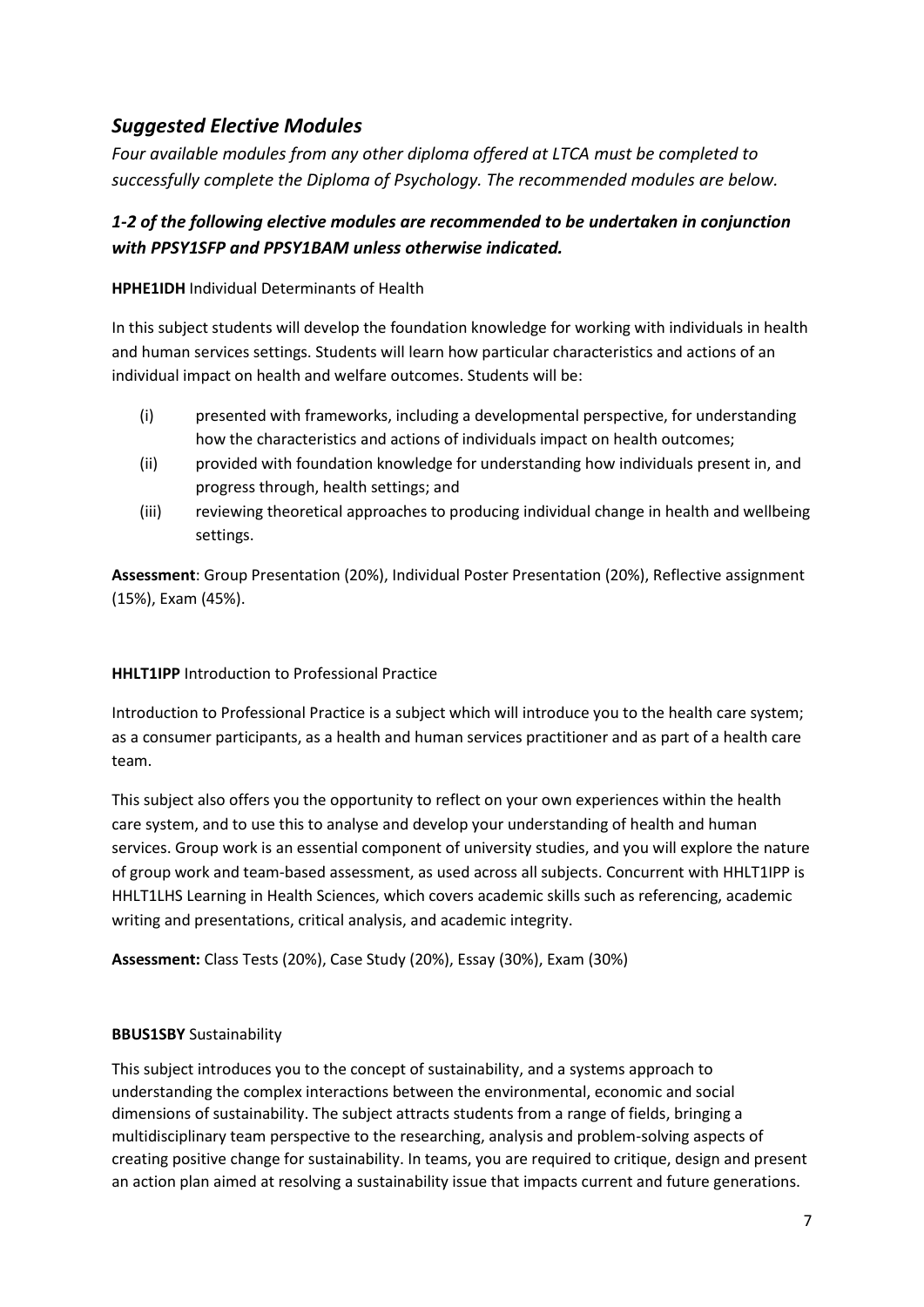This subject provides you with the opportunity to enhance, demonstrate and document work-ready skills appropriate to your chosen career path.

**Assessment:** Online quizzes (20%), Individual Case study Analysis (40%), Exam (40%)

### *1-2 of the following elective modules are recommended to be undertaken in conjunction with PPSY1PAC and PPSY1APP unless otherwise indicated.*

### **HPHE1SDH** Social Determinants of Health

HPHE1SDH is a blended subject. In this subject, students will examine the ways health, well-being and illness are experienced, understood, and responded to by people as social beings who participate in various groups, organisations, communities, and societies. Critical factors such as education, social class, gender, and ethnicity will be explored to examine how social practices, positions, and processes influence access to and use of resources supportive of health and wellbeing. Theories and frameworks will be examined and assessed so that students can develop an ability to become aware of and interpret various life concerns both personally and professionally and gain a more nuanced awareness of the dynamics operating between the personal and public domains.

**Assessment**: Team presentation (20%), Report (35%), Individual speaking task (15%), Exam (30%)

#### **BMGT1OBE** Working with Others

Teams are the core of any successful business venture. Advancements in technology which has made the world a much smaller place facilitating cross country collaborations on various projects, where teams from multiple countries work together remotely to achieve the desired goals by collectively solving complex problems which require innovative solutions.

In this subject, you will learn how to form teams, set effective goals, develop interpersonal skills, focus on advanced communication techniques, and attain the necessary skills needed for leading your teams towards organisational success, you will apply and evaluate the organisational behavioural theory to businesses plagued with issues like motivation, group decision-making, teamwork, and cultural diversity.

Acquiring these skills will make you a more effective employee/manager.

**Assessment:** Online quizzes (20%), Group Assignment (20%), Individual Assignments (20%), Exam (40%)

#### **MPHI1CTO** Critical Thinking and Innovation

Thinking and reasoning are essential components of human life. But much of our thinking and reasoning is biased, distorted, and uninformed. This subject trains you to reason well, to think clearly and independently, and also to engage fairly with others in discussions and debates. You will develop useful skills in presenting, analysing and evaluating different types of arguments. You will learn to apply these skills to real cases from popular culture, current affairs, and philosophy. You will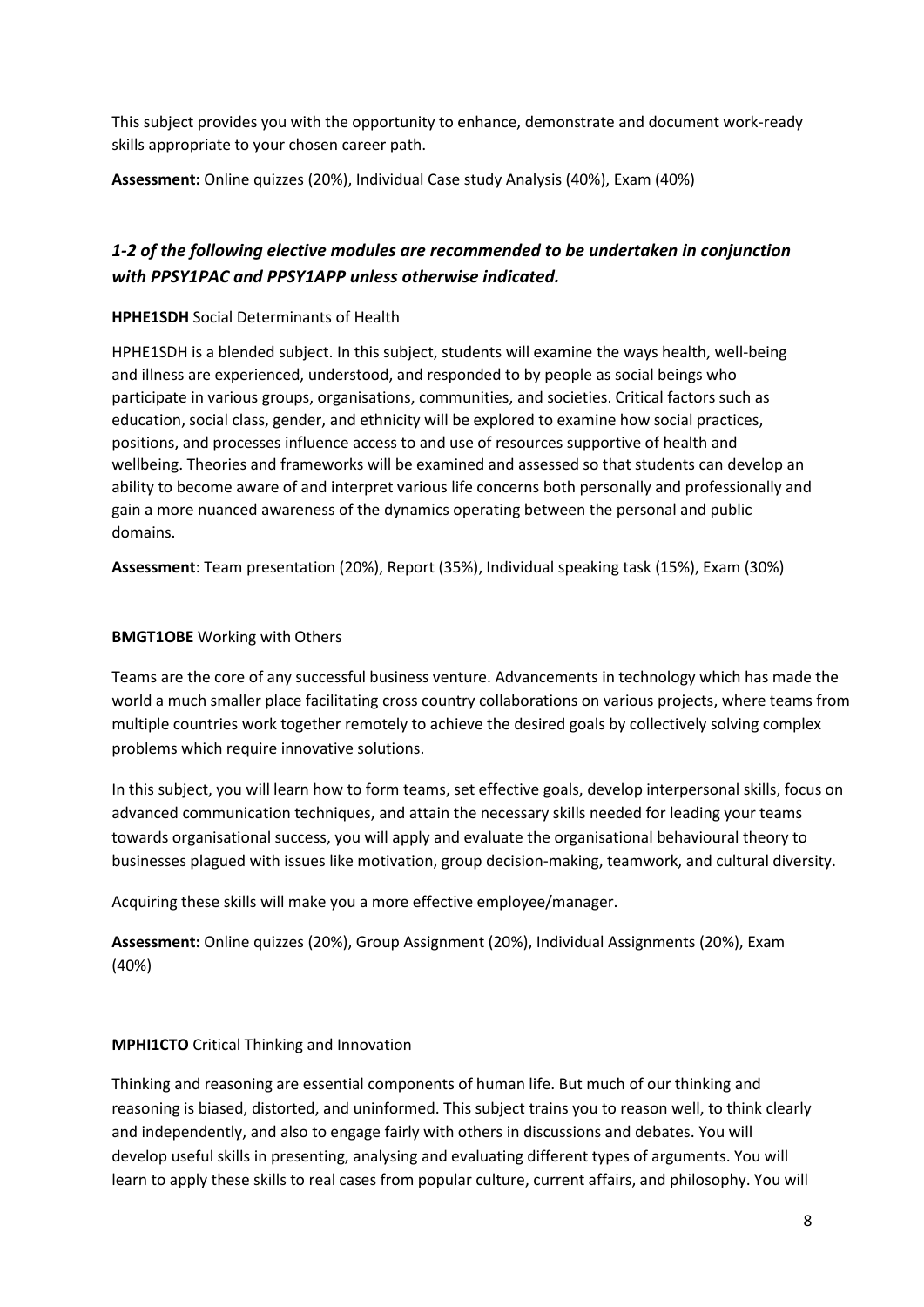also learn to use diagrams and symbols to assist higher and more abstract levels of logical reasoning and systematic thinking. Because the ability to think and to argue clearly and fairly is central not just to philosophy but to university studies in general, many students find the experience gained in this subject immensely valuable, both within the university and later in employment whatever their subsequent areas of specialization.

### **MCRA1PWR** Professional Writing

Learning to write well brings benefits within and beyond university. This interdisciplinary unit offers you the opportunity to strengthen your professional, creative and academic writing skills. We develop a conceptual framework for analysing the writing of others and editing your own work effectively, as well as improving your skills in the generation of ideas, elements of style and identification with the audience. These areas of writing will be explored through modules with theoretical and practical components:

- Academic writing, including essay writing, essay structure, avoiding plagiarism, editing and proof-reading.
- Non-fiction writing across a number of genres, particularly writing for popular media, reviews of the arts and writing for the web.
- Creative writing, which can include fiction, poetry and scriptwriting.

This subject addresses La Trobe's Innovation and Entrepreneurship Essential. Innovation and Entrepreneurship entails developing the ability to tackle problems creatively, generating new ideas, taking calculated risks and creating change to achieve ambitions – now and in the future.